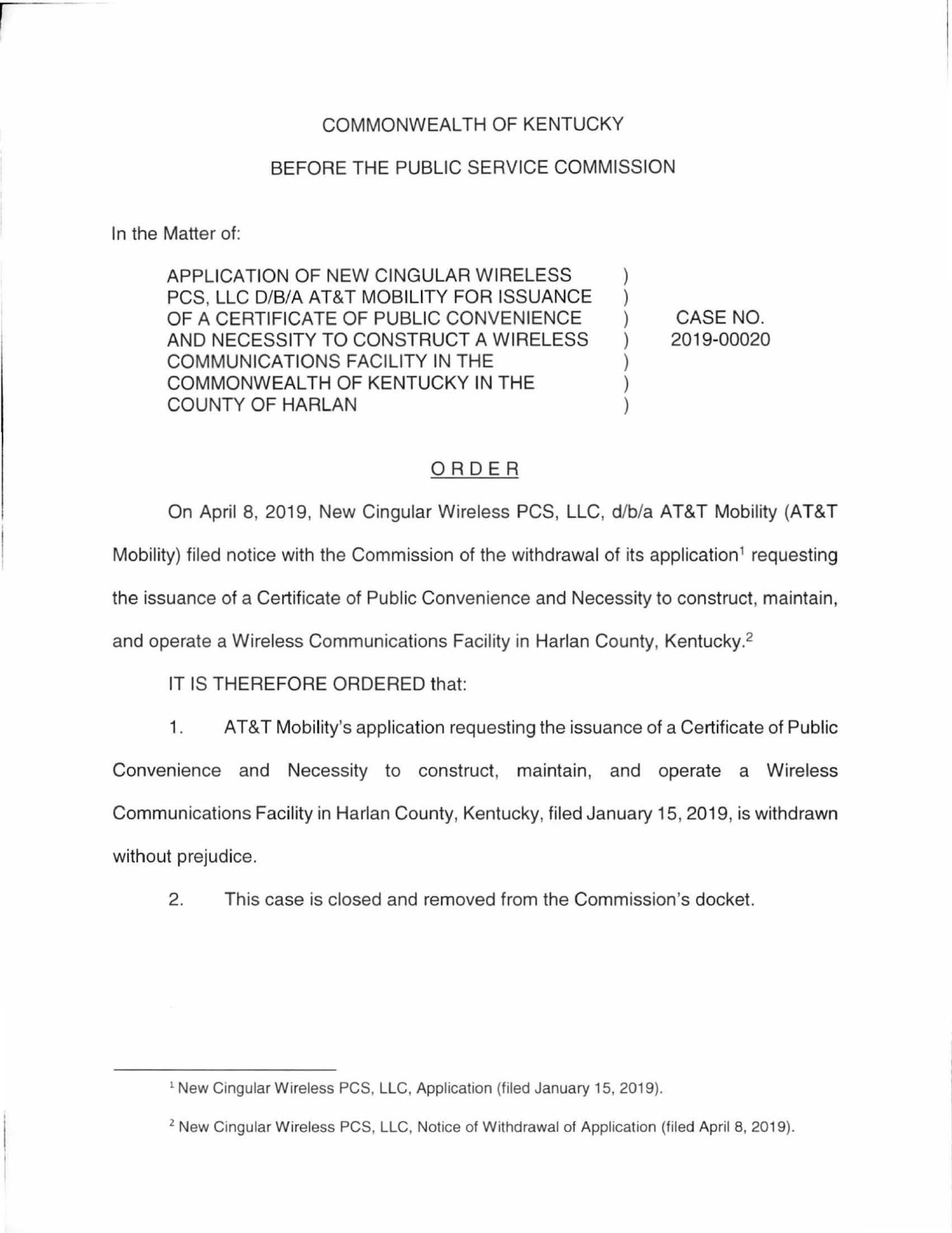By the Commission

| <b>ENTERED</b> |                                                     |
|----------------|-----------------------------------------------------|
|                | MAY 14 2019                                         |
|                | <b>KENTUCKY PUBLIC</b><br><b>SERVICE COMMISSION</b> |

ATTEST:

Steven R. Puns Executive Director

Case No. 2019-00020